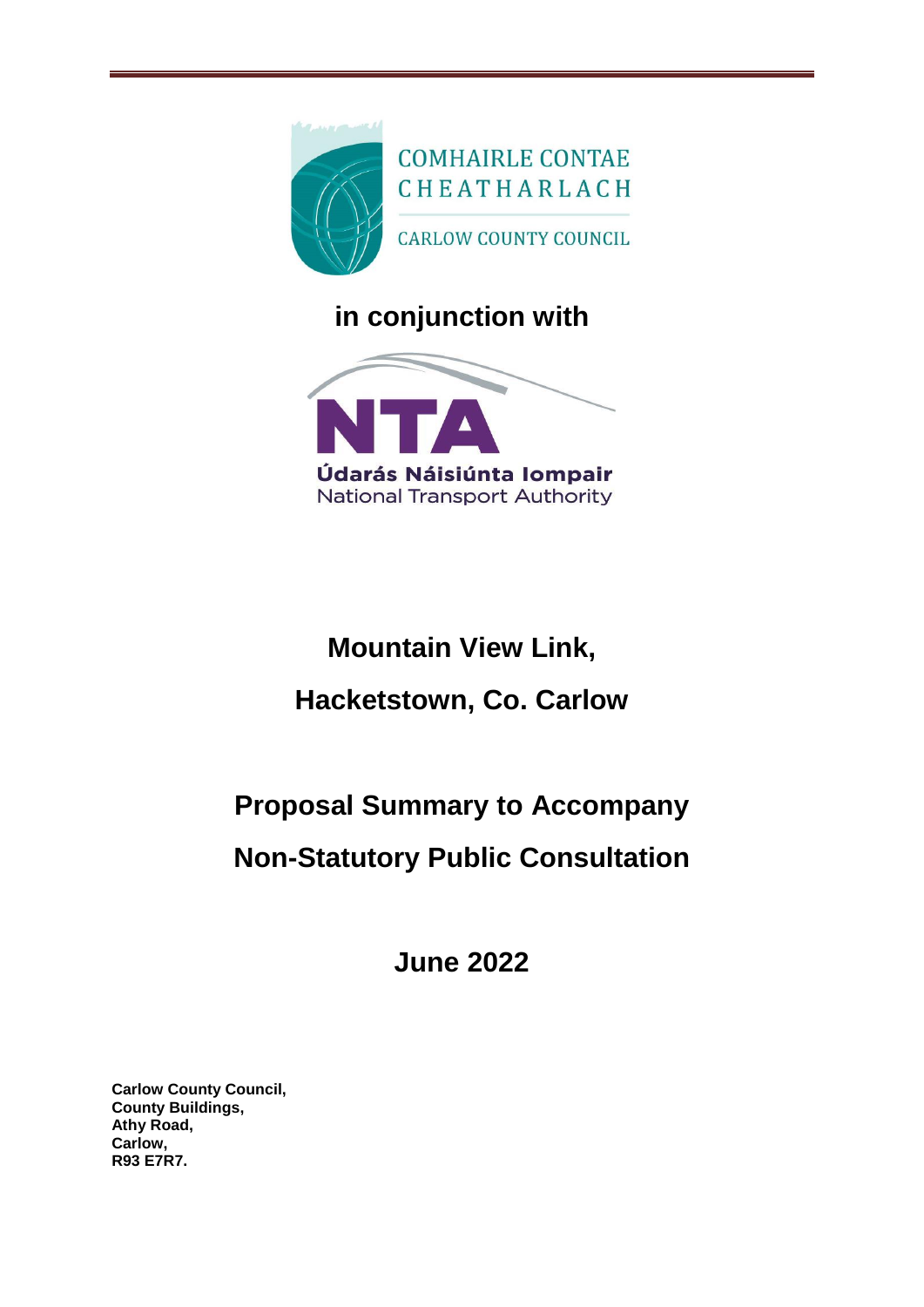### **Contents**

| 2.             | Consistency with the proper planning and sustainable development of |  |
|----------------|---------------------------------------------------------------------|--|
| 3 <sup>1</sup> |                                                                     |  |
| $\overline{a}$ |                                                                     |  |
|                |                                                                     |  |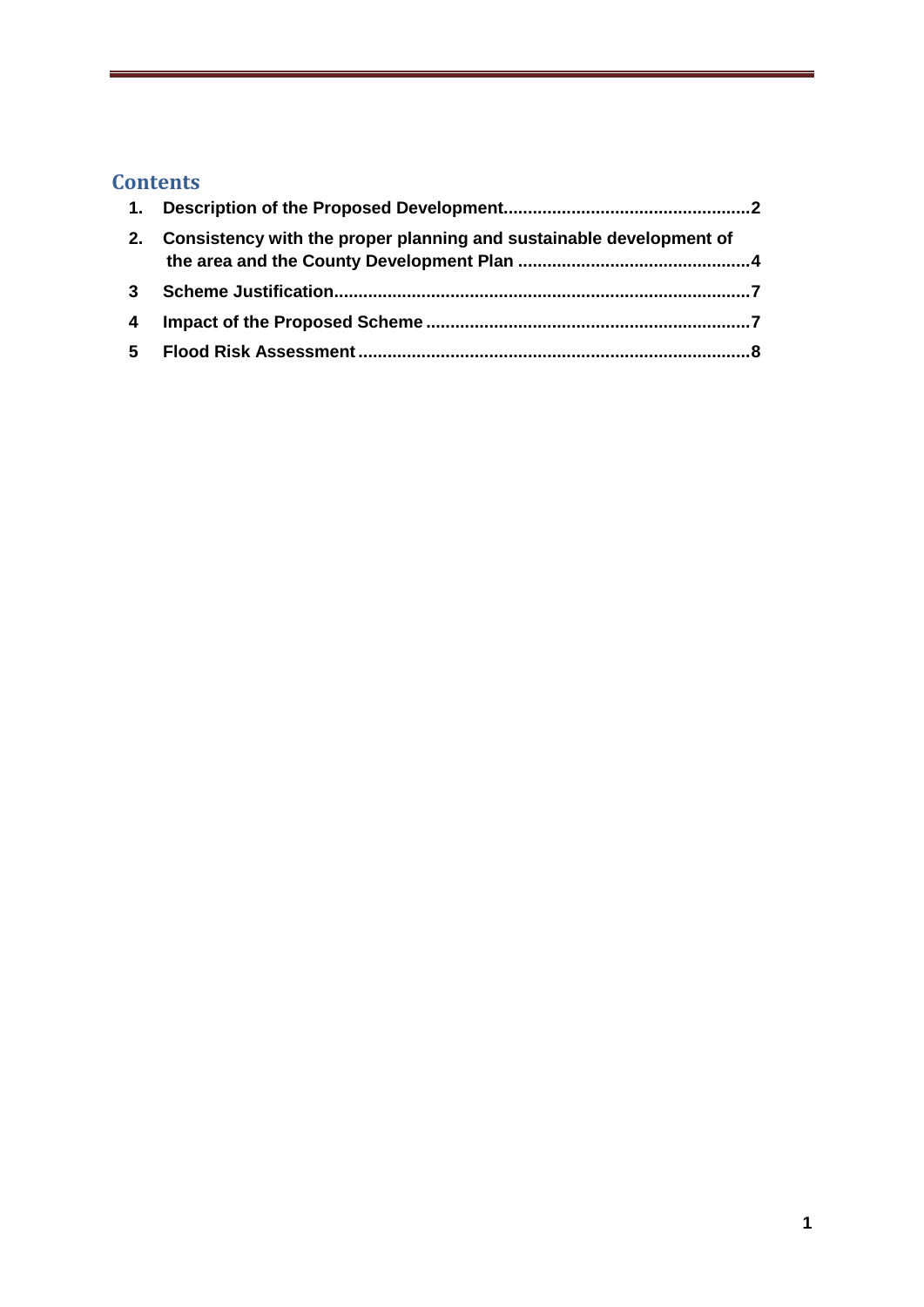**The following is a report providing information in relation to the provision of a highquality combined footpath & cycle track, which will link the Mountain View residential area and provide alternative access to retail premises, recreational amenities, and town centre services in Hacketstown. This development does not require planning under Part XI of the Planning & Development Acts of Part 8 of the Planning & Development Regulations, however a non-statutory public consultation will take place.**

#### <span id="page-2-0"></span>**1. Description of the Proposed Development**

Carlow County Council's Active Travel Department, in conjunction with the National Transportation Authority (NTA), proposes to upgrade 145m of an existing combined footpath and cycle link in Hacketstown, Co. Carlow, which will link the Mountain View housing development with Main Street. The works will also include the provision of new and upgraded public lighting along the route and access control bollards.

The scheme will include the following elements: (see figure 2 – Scheme Extents)

- Site clearance of existing waste and rubble.
- Provision of 145m of a combined 3m wide footpath/cycle track with macadam surfacing.
- Provision of timber post and rail fence.
- Installation of LED public lighting and associated ducting.
- Topsoiling & grass seeding.
- Installation of associated signage and road markings as necessary.



*Figure 1 - Site Location*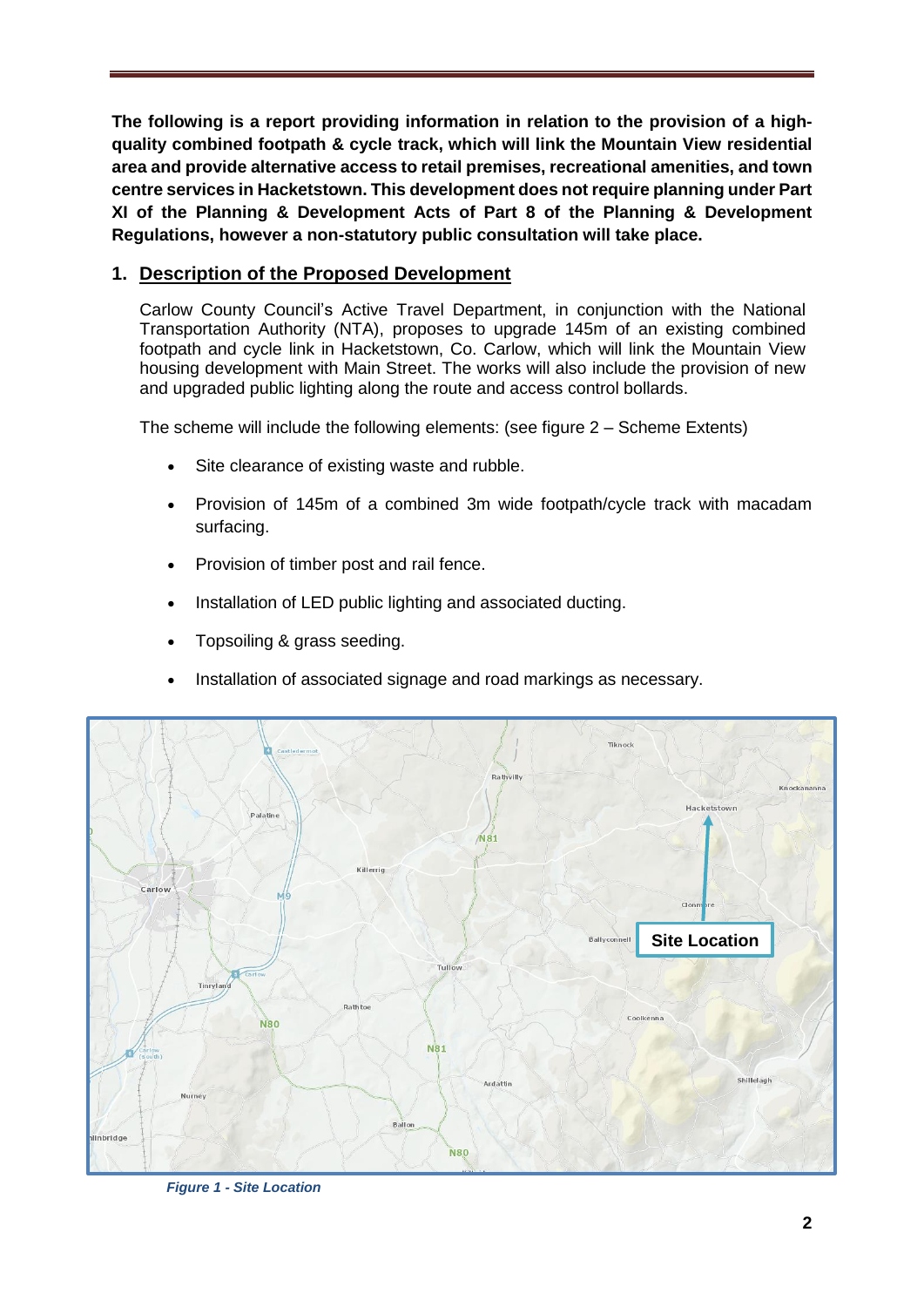

*Figure 2 - Scheme Extents*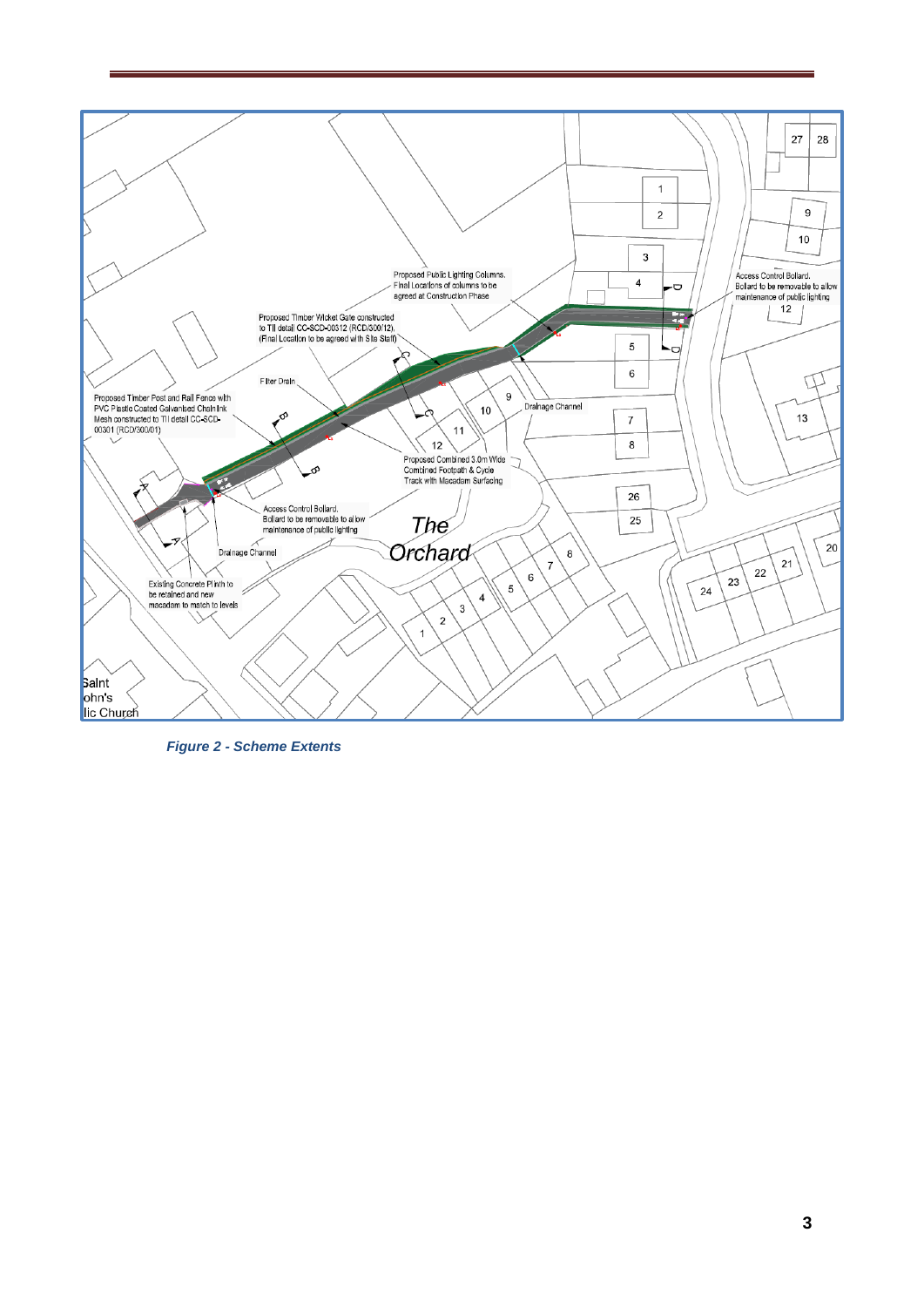#### <span id="page-4-0"></span>**2. Consistency with the proper planning and sustainable development of the area and the County Development Plan**

Hacketstown is the small town located in the northeast of County Carlow with a population of 597 in 2016. The town is located in a scenic area, with Eagle Hill a dominant feature to the south of the town and views of the Wicklow Mountains in the backdrop. Hacketstown is located on the main regional roads (R747 and R727) from the East Coast to the Midlands and is proximate to Tullow, Baltinglass and Tinahely. Hacketstown is the southern gateway to the major tourist attractions of County Wicklow. The town is located c.27 kilometres from Carlow Town.

The **Draft Carlow County Development Plan 2022-2028** identifies Hacketstown as a Small Town in the Settlement Hierarchy. This tier corresponds to the Towns with an urban structure providing local services and employment functions catering for a wider rural hinterland area. Small Towns have important roles to play in providing services for surrounding local areas and supporting the viability of small towns is of significant importance.

The proposed development is in compliance with the policies and objectives of the Draft Carlow County Development Plan 2022-2028 and the Hacketstown Plan which forms part of the overall County Development Plan. In particular the following policies and objectives, which are set out in the following sections of those plans:

#### **Draft Carlow County Development Plan, Ch.5: Sustainable Travel & Transportation**

- 5.3 Sustainable Mobility / Modal Shift
- It is the policy of the Council to:
- MS.P1: Seek investment in sustainable transport solutions, improved walking and cycling connectivity routes, the provision of a public bus service in Carlow Town and the expansion of rural transport initiatives throughout the county.
- It is an objective of the Council to:
- MS. O1: Support a modal shift from private vehicles to access work / school / college from circa 23% (2016) to 28% (2028).
- 5.4 Walking and Cycling

It is the policy of the Council to:

- WC. P1: Prioritise and promote more sustainable and convenient modes of travel by the development of high quality walking and cycling infrastructure including greenways within a safe environment.
- WC. P2: Work with the National Trails Office, Coillte, relevant Government Departments, and other relevant stakeholders, to improve on the existing level of infrastructure and facilities for walking and cycling.
- WC. P3: Ensure that connectivity for pedestrians and cyclists is maximised in new communities and improved within existing areas particularly towns and villages throughout the county including associated infrastructure, to maximise access to local shops, educational facilities, public transport services, employment locations and other amenities.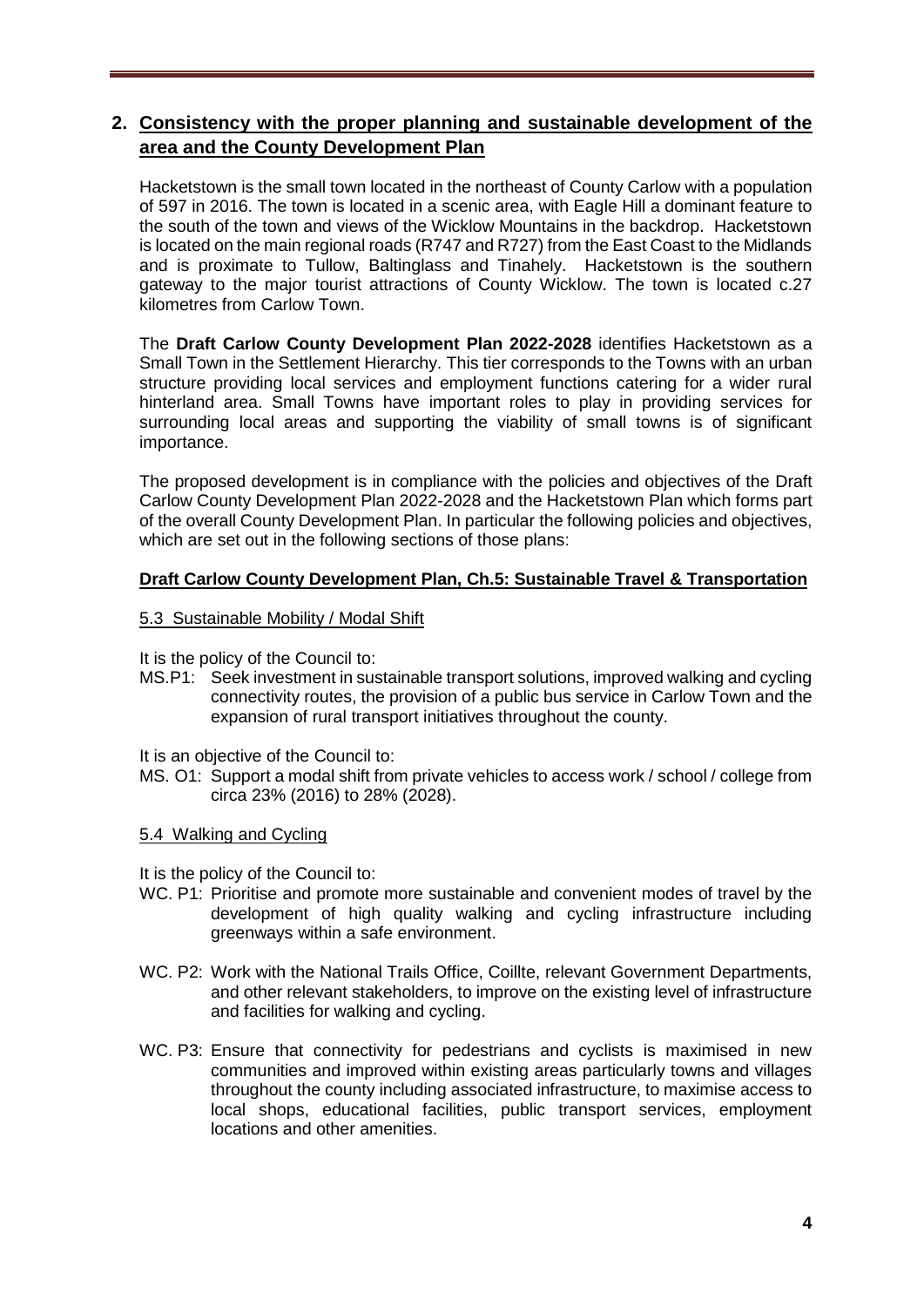WC. P4: Provide for safer routes to schools within the County and promote walking and cycling as suitable modes of transport as part of the Green Schools Programme and other local traffic management improvements.

It is the objective of the Council to:

- WC. O2: Ensure that all streets and street networks seek to facilitate permeability, are designed in accordance with best practice standards including the Design Manual for Urban Roads and Streets and the National Cycle Manual which seek to prioritise the movement of pedestrians and cyclists within a safe and comfortable environment for a wide range of ages, abilities and journey types.
- WC. O3: Reduce walking and cycling distances to areas of employment, community services, schools, shops, public transport and other community facilities through implementation of the 10 Minute Town Concept, the provision and maintenance of high-quality linkages and the delivery of local permeability links within existing communities.
- WC. O4: Prioritise where required the upgrade and maintenance of footpaths, cycleways, public lighting, traffic management and public realm works and supporting signage on public roads / paths
- WC. O6: Improve pedestrian and cycle connectivity to rail station locations and other public transport interchanges within the county.

#### 5.13 Street Lighting

It is the policy of the Council to:

SL. P1: Ensure that public lighting is provided in accordance with relevant EU Norms, National Standards or best guidance documents as appropriate, including any forthcoming Council Public Lighting Specifications and Policy documents.

It is the objective of the Council to:

SL. O1: Improve the efficiency of public lighting assets in order to minimise electricity usage.

#### 5.17 Accessibility

It is the policy of the Council to:

AC. P1: Support suitable access for people with disabilities, including improvements to buildings, streets and public spaces.

#### **Draft Carlow County Development Plan, Ch.15: Hacketstown Plan.**

#### 15.3.1.19 Hacketstown Policies - Movement and Transport

It is the policy of the Council to:

- HT.P10: Maintain and improve where appropriate the local road network /streets and to improve traffic safety through localised improvement works including the quality, aesthetics and width, where appropriate, of footpaths in the town, to promote active travel measures and to improve access for mobility impaired.
- HT.P11: Promote and facilitate the development of walkways and cycleways at appropriate locations throughout the town to encourage sustainable transport.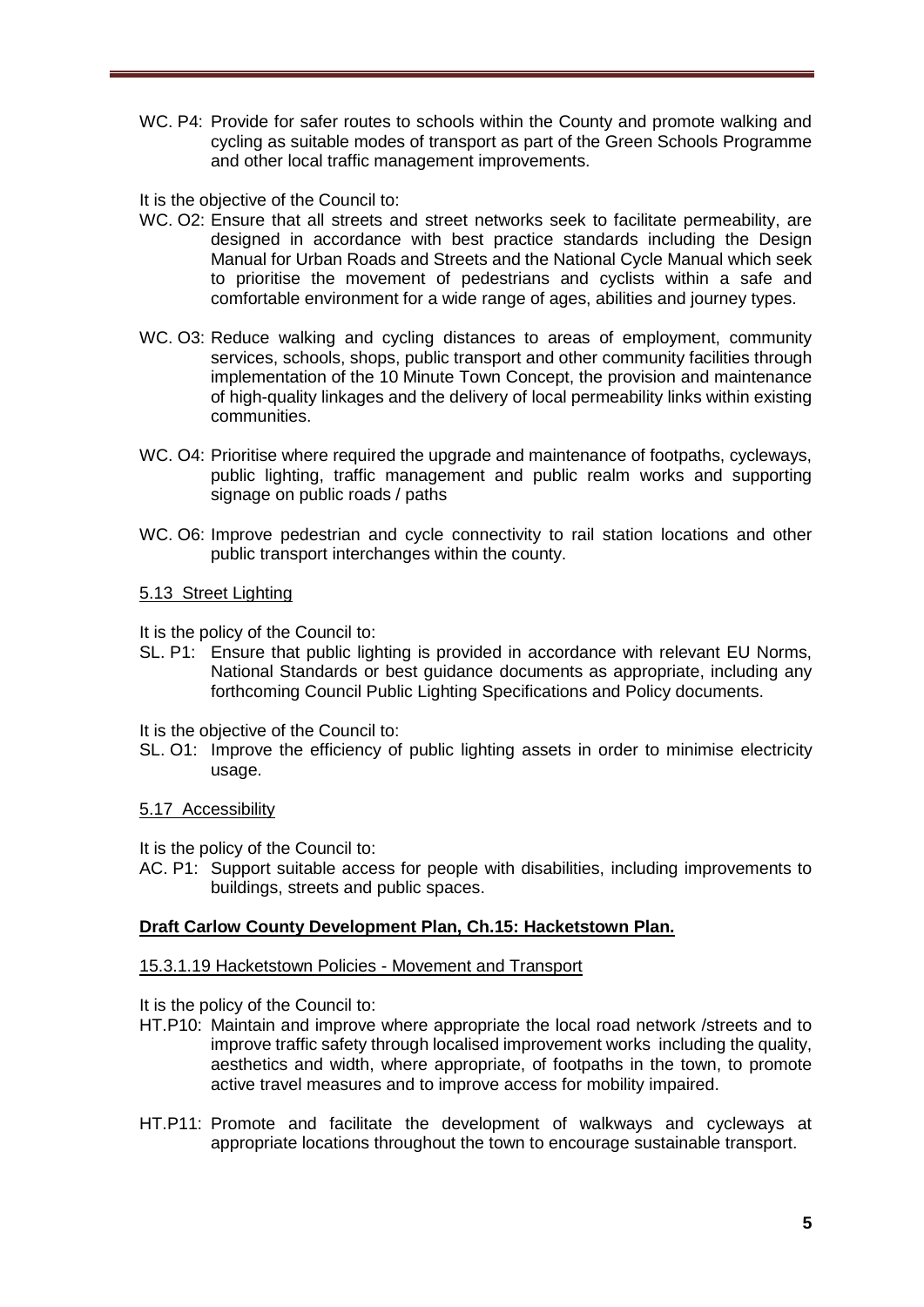#### 15.3.1.19 Hacketstown Policies – Public Realm

HT.P21: Promote and support the utilisation of available funding and the implementation of any projects or schemes for which funding has been received that would contribute towards the maintenance and improvement of the public realm of the town.

#### **Conclusion**

The proposed development is consistent with the proper planning and sustainable development of the area, in that:

- It will provide improved access to retail premises, recreational amenities, educational facilities and town centre services for pedestrians, cyclists and vulnerable road users.
- It will facilitate modal shift away from private car use towards more sustainable modes of transport such as cycling and walking.
- It will facilitate permeability and improved connectivity between residential areas for pedestrians and cyclists.
- It will provide pedestrians and cyclists within a safe and comfortable environment by reducing interactions with motorised traffic and through the provision of new and improved public lighting.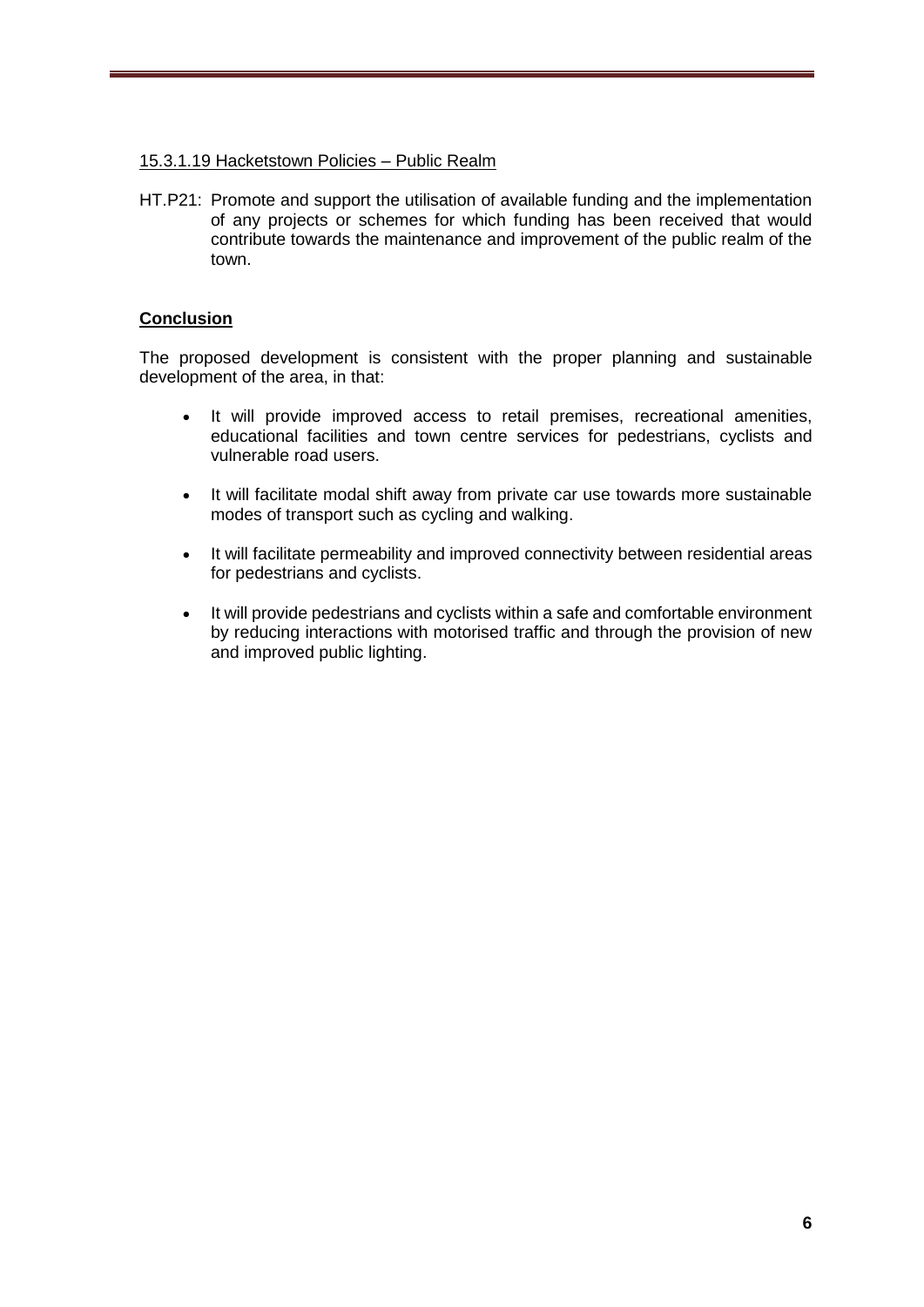#### <span id="page-7-0"></span>**3 Scheme Justification**

Hacketstown is predicted to see substantial population growth from 597 to 724 (21%) within the life of the New County Development Plan. There is a need to develop supporting services and in particular to support sustainable travel and alternatives to car-based commuting. There are also issues around possible conflicts between vehicular traffic and vulnerable road users wishing to access town centre services and amenities.

This scheme will help to address these issues by providing a dedicated footpath / cycle track, with new and upgraded public lighting, which will allow residents to switch to a sustainable mode of travel in a safe environment.

#### <span id="page-7-1"></span>**4 Impact of the Proposed Scheme**

#### **Impact on traffic**

It is envisaged that this scheme will have a minor impact on traffic during construction, however no long-term negative impacts are expected. The construction of a dedicated combined footpath / cycle track in a safe environment will allow residents make journeys by walking or cycling which they previously would of made by car. This will result in fewer car journeys and result in a long-term positive impact on traffic.

#### **Impact on pedestrians, cyclists and vulnerable road users**

The proposed works will have a significantly positive impact on pedestrians, cyclists and vulnerable road users seeking to access retail premises, recreational amenities, educational facilities and town centre services. The scheme will provide improved connectivity in a safe and comfortable environment.

#### **Impact during construction**

The following impacts during construction will be temporary:

- Site mobilisation and operations
- Temporary traffic management
- Construction traffic and materials deliveries
- Construction dust and noise
- Temporary hoarding/fencing/barriers/traffic cones
- Temporary site lighting, if deemed necessary

#### **Impact on landscape and visual amenity**

The works will take place within an existing sub-standard well established public access route. It is envisaged that this scheme will have a minor impact on landscape and visual amenity during construction, however no long-term negative impacts are expected. New and improved public lighting, road signage, road markings and landscaping in the vicinity of the works will also enhance and improve the existing streetscape at the works location.

#### **Impact on ecology**

The proposed works do not lie within or affect any existing ecologically sensitive areas.